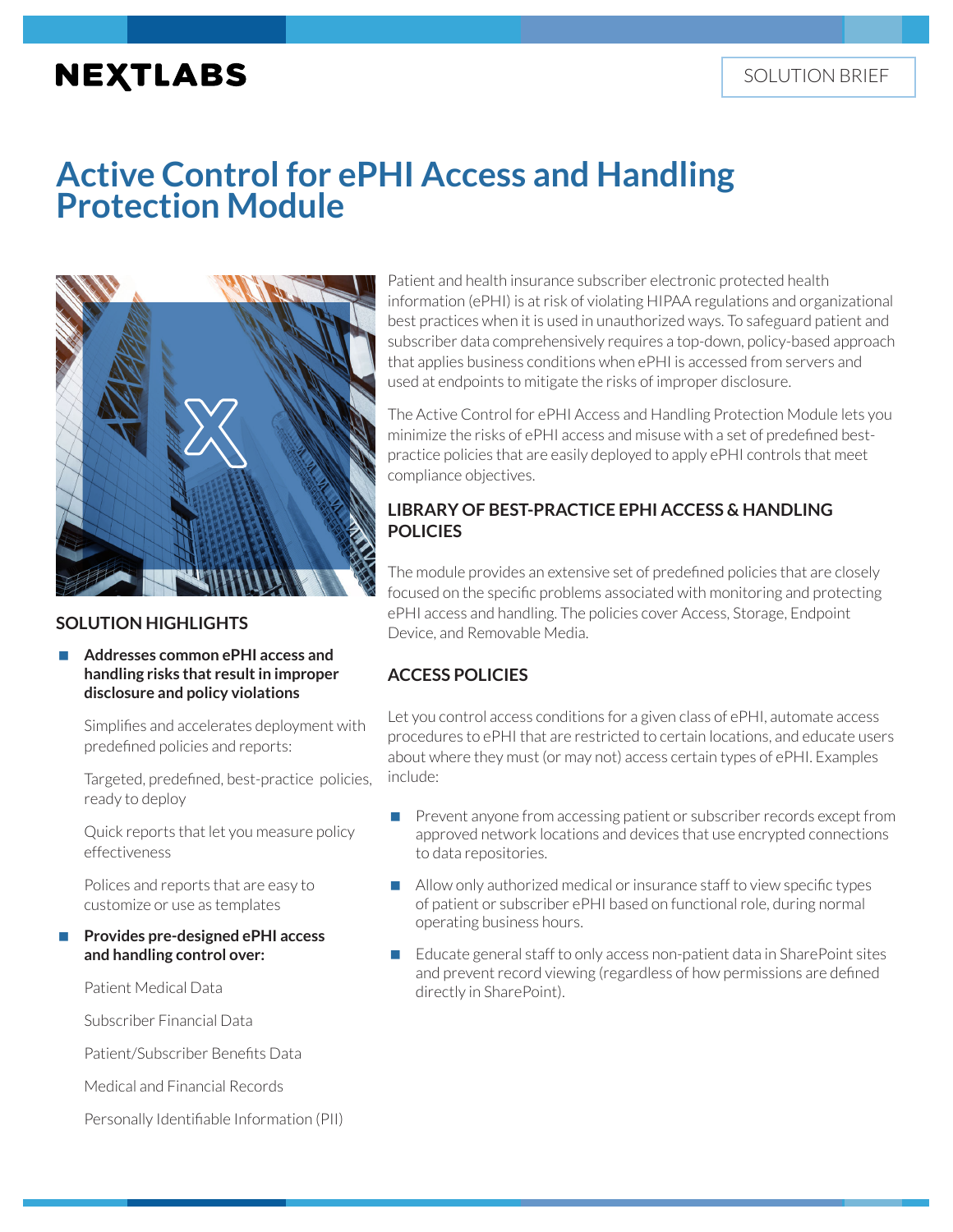## **Provides universal data protection:**

Cross-platform: Windows and Linux, systems and applications

User may be connected to the network, or not

Policies govern even the most privileged users

## **Allows you to monitor and control ePHI:**

Access and viewing

Storage

Encryption

Sharing

Printing

Moving and copying

Remove/delete permission

Posting to SharePoint or other document management systems

Attaching to IM or e-mail

Cutting and pasting content

Copying to/from removable drives

Changing security settings

Application use

## **STORAGE POLICIES**

Let you control where users may copy, move, and store a given class of ePHI data, automate the handling of data that is restricted to certain locations, and educate users about where they must (or may not) store certain types of data. Examples include:

- $\blacksquare$  Prevent anyone from copying patient or subscriber records to any network location except approved, designated directories where it is automatically encrypted.
- Do not allow anyone to delete subscriber financial data in a specified archive location until a designated date; after that date, allow only authorized users to delete data.
- Only patient ePHI may be posted to a medical records SharePoint site, and only by members of the medical staff (regardless of how permissions are defined in SharePoint).
- Endpoint Device Policies

Let you control how certain classes of ePHI data may be copied to and used on desktop computers, laptop or tablet PCs, and so forth. Examples include:

- Allow users to copy insurance subscriber financial data to approved desktops, but automatically encrypt it before copying.
- Allow ePHI to be copied to authorized medical staff computing devices, but as view-only (no user can move, copy, rename, distribute, print, or copy and paste data).
- $\blacksquare$  Monitor all devices and delete files if a device is determined to be missing or stolen.

## **REMOVABLE DEVICE POLICIES**

Let you control whether and how users may move ePHI to any removable media, such as USB drives, CDs or DVDs, external hard drives, or tape backups. Examples include:

- Allow only medical staff to copy patient records to any removable device, and only within a defined time window; automatically encrypt any files before copying.
- Allow subscriber financial data to be copied to USB drives only from an approved PC and only by authorized claims handling staff.

## **USING THE MODULE**

All Entitlement Management® Policy Application Modules, including ePHI Access & Handling Protection, is deployed in five easy steps.

#### **Step 1: Import Libraries**

You start by importing the policy and component libraries into an existing Control Center. Once imported, policies and components are available for use in the Policy Author's design panes.

#### **Step 2: Choose your Policies**

Next, browse the policy libraries and select the policies that match the specific endpoint data control challenges you want to solve.